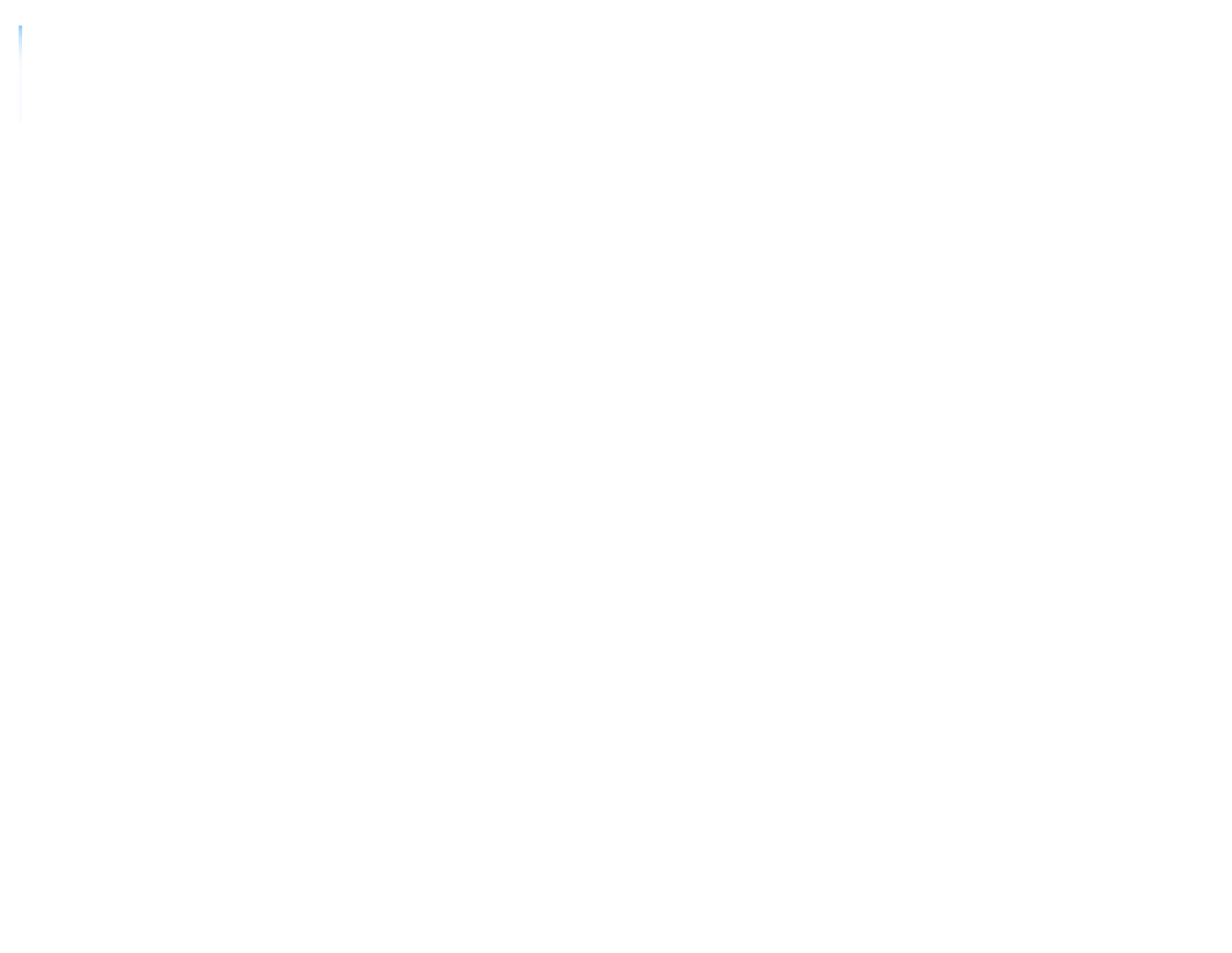| <b>Permit Number</b>                                                        | <b>Location Address</b>                                              | <b>Issue Date</b> | Owner                 | Phone          | Contractor                                | Phone          | <b>Valuation</b> | Sq Ft       |
|-----------------------------------------------------------------------------|----------------------------------------------------------------------|-------------------|-----------------------|----------------|-------------------------------------------|----------------|------------------|-------------|
| CSAE-1-17-8877                                                              | 112 NEW HOPE RD                                                      | 01/11/2017        | STORESMART STORESMART | (770)461-6372  | <b>IY ELECTRICAL CONTRA</b>               | (770)974-4800  | 3,000            | $\mathbf 0$ |
| CSAE-1-17-8872                                                              | 1300 85 HWY                                                          | 01/11/2017        | STORESMART STORESMART | (770)461-6372  | <b>AY ELECTRICAL CONTRA (770)974-4800</b> |                | 5,000            | $\mathbf 0$ |
| CSAE-1-17-8870                                                              | 1270 85 HWY                                                          | 01/11/2017        | STORESMART STORESMART | (770)461-6372  | <b>IY ELECTRICAL CONTRA (770)974-4800</b> |                | 6,300            | $\mathbf 0$ |
| CSAE-1-17-8871                                                              | 112 NEW HOPE RD                                                      | 01/11/2017        | STORESMART STORESMART | (770)461-6372  | <b>AY ELECTRICAL CONTRA (770)974-4800</b> |                | 5,150            | $\mathbf 0$ |
|                                                                             | Totals For COM Stand Alone E Panel / Meterbase Upgrade : 4 Permit(s) |                   |                       |                |                                           |                | 19,450           | 0           |
|                                                                             | <b>COM Stand Alone E Service Reconnect / Evaluation</b>              |                   |                       |                |                                           |                |                  |             |
| CSAE-1-17-8930                                                              | 1950 HWY 85                                                          | 01/26/2017        | Becky Baynard         | (678) 873-6179 | Becky (Mike) Baynard                      | (678) 873-6179 | 0                | $\mathbf 0$ |
| Totals For COM Stand Alone E Service Reconnect / Evaluation: 1<br>Permit(s) |                                                                      |                   |                       |                |                                           |                |                  | 0           |
| <b>COM Stop Work Order Fayette</b>                                          |                                                                      |                   |                       |                |                                           |                |                  |             |
| CSWO-1-17-8853                                                              | 1579 HWY 85                                                          | 01/05/2017        |                       |                | Dangelo Moore                             | (678) 751-5862 | 0                | $\mathbf 0$ |
| Totals For COM Stop Work Order Fayette : 1 Permit(s)                        |                                                                      |                   |                       |                |                                           |                |                  | 0           |
| <b>RES Addition Porch/Patio/Screen</b>                                      |                                                                      |                   |                       |                |                                           |                |                  |             |
| RADD-12-16-8840                                                             | 240 ASHBOROUGH PARK                                                  | 01/05/2017        | James & Lynn West     | (404) 797-9805 | Pfeifer Building Co. Inc.                 | (770)487-1380  | 44,000           | 703         |
|                                                                             | Totals For RES Addition Porch/Patio/Screen: 1 Permit(s)              |                   |                       |                |                                           |                | 44,000           | 703         |
| <b>RES Demo SFD Fayette-Disaster</b>                                        |                                                                      |                   |                       |                |                                           |                |                  |             |
| RDMO-1-17-8940                                                              | 119 SOURWOOD TRL                                                     | 01/31/2017        | Mark Nicholson        | (404) 272-4799 | Park Atlanta Homes Inc                    |                | 100,000          | $\mathbf 0$ |
|                                                                             | Totals For RES Demo SFD Fayette-Disaster : 1 Permit(s)               |                   |                       |                |                                           |                | 100,000          | 0           |
| <b>RES Finish Basement</b>                                                  |                                                                      |                   |                       |                |                                           |                |                  |             |
| RFIN-1-17-8848                                                              | 255 ALLENWOOD RD                                                     | 01/17/2017        | James & Cynthia Caine | (678) 458-6717 | Mark Goodson Homes                        | (404)392-1671  | 34,700           | 1,271       |
| RFIN-1-17-8874                                                              | 185 WHITE RD                                                         | 01/26/2017        | Thomas Lynch          | (770) 548-4690 | Lovell Construction                       | (770)560-7795  | 45,000           | 1,379       |
|                                                                             | <b>Totals For RES Finish Basement: 2 Permit(s)</b>                   |                   |                       |                |                                           |                | 79,700           | 2,650       |
| <b>RES New Garage</b>                                                       |                                                                      |                   |                       |                |                                           |                |                  |             |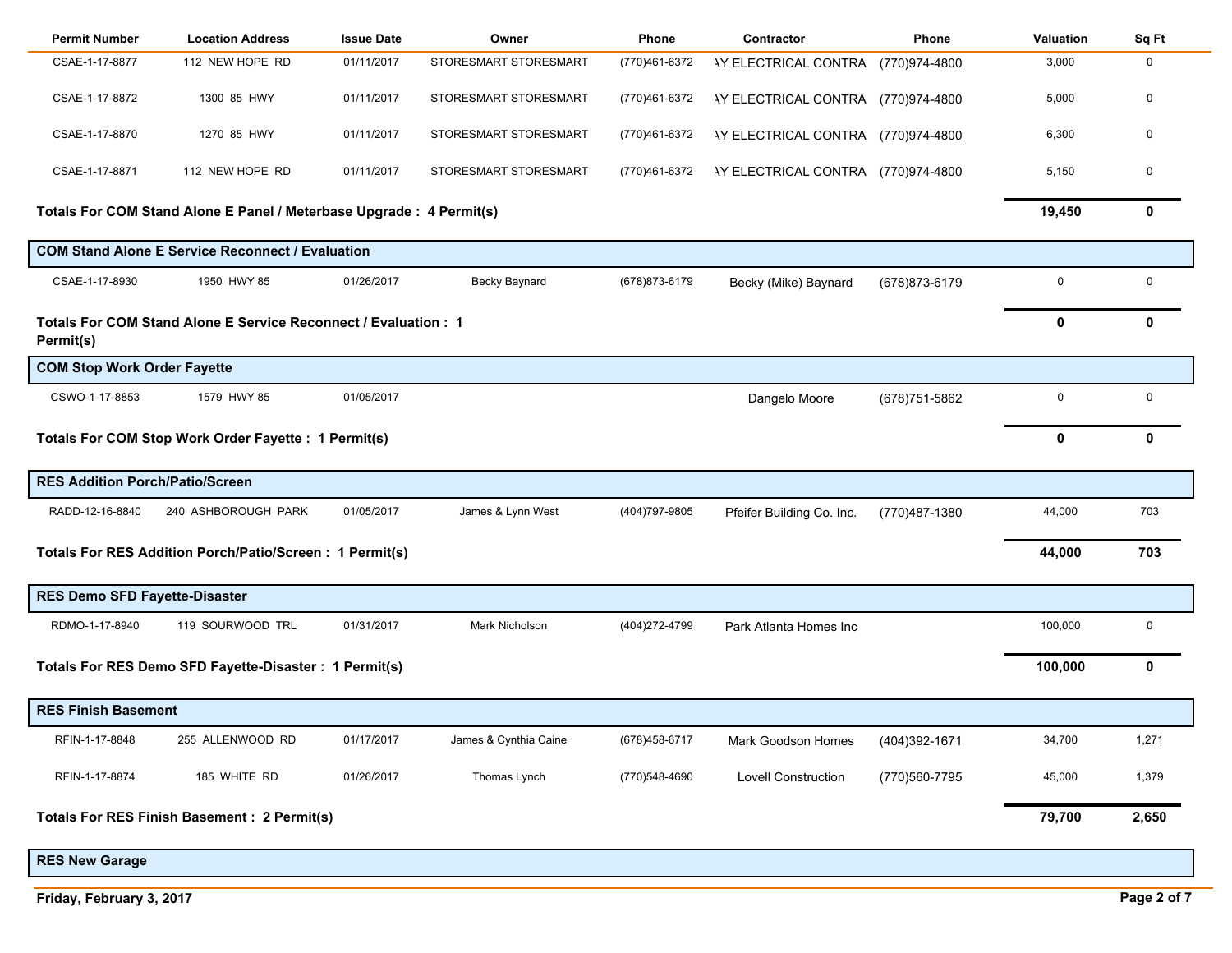| <b>Permit Number</b>                         | <b>Location Address</b>                       | <b>Issue Date</b> | Owner                             | Phone          | Contractor                                 | Phone          | Valuation | Sq Ft  |
|----------------------------------------------|-----------------------------------------------|-------------------|-----------------------------------|----------------|--------------------------------------------|----------------|-----------|--------|
| RNEW-1-17-8851                               | EAST OF 768 GOZA RD                           | 01/11/2017        | Josh Ray                          | (678) 878-5468 | <b>Chris Gibson Homes</b>                  | (678) 878-5468 | 35,000    | 1,600  |
| RNEW-1-17-8846                               | 232 BROOKS RD                                 | 01/13/2017        | James J & Carla L Sutherland      | (770) 251-4758 | he Roses Inc. dba Better Bil (770)229-4957 |                | 28,000    | 1,195  |
|                                              | Totals For RES New Garage: 2 Permit(s)        |                   |                                   |                |                                            |                | 63,000    | 2,795  |
| <b>RES New SFD Fayette</b>                   |                                               |                   |                                   |                |                                            |                |           |        |
| RNEW-12-16-8830                              | PINE KNOTT RD                                 | 01/12/2017        | <b>MAURICE BAYMAN</b>             | (229)300-9789  | <b>JBR VENTURES</b>                        | (404) 922-7932 | 289,177   | 5,000  |
| RNEW-1-17-8887                               | 180 Discovery Lake DR                         | 01/24/2017        | New Leaf Homes New Leaf Homes     | (678) 618-1478 | New Leaf Homes, LLC                        | (404)260-7765  | 250,000   | 4,251  |
| RNEW-1-17-8891                               | 195 ALE S WAY                                 | 01/31/2017        | .R. Horton-Crown D.R. Horton-Crow | (678) 509-0538 | D.R. Horton-Crown, LLC                     | (678) 509-0538 | 200,000   | 6,994  |
| RNEW-1-17-8916                               | 110 PORTER CT                                 | 01/31/2017        | Derrick Laney                     | (404) 630-3440 | Prime Foundations LLC                      | (770)489-4313  | 215,000   | 3,576  |
| Totals For RES New SFD Fayette : 4 Permit(s) |                                               |                   |                                   |                |                                            |                |           | 19,821 |
| <b>RES Pool New-Brooks</b>                   |                                               |                   |                                   |                |                                            |                |           |        |
| RPOL-1-17-8881                               | 1118 HWY 85 CONN                              | 01/23/2017        | <b>JAKE CARVER</b>                | (678) 206-1588 | <b>Crystal Blue Pools</b>                  | (770)892-2121  | 35,000    | 0      |
|                                              | Totals For RES Pool New-Brooks : 1 Permit(s)  |                   |                                   |                |                                            |                | 35,000    | 0      |
| <b>RES Pool New-Fayette</b>                  |                                               |                   |                                   |                |                                            |                |           |        |
| RPOL-12-16-8835                              | 205 HAMMOCK BAY DR                            | 01/09/2017        | Mark Jones                        | (678) 618-1478 | Mark Jones                                 | (678) 618-1478 | 35,000    | 0      |
| RPOL-1-17-8844                               | 289 FRIENDSHIP CHURCH RD                      | 01/09/2017        | Robert Graham                     | (770)527-4363  | Kneece Inc.                                | (678)414-9071  | 35,000    | 0      |
| RPOL-1-17-8899                               | 525 BANKSTOWN RD                              | 01/27/2017        | <b>Richard Chambers</b>           | (404)403-7800  | JRI Pools                                  | (770)616-6647  | 94,000    | 0      |
|                                              | Totals For RES Pool New-Fayette : 3 Permit(s) |                   |                                   |                |                                            |                | 164,000   | 0      |
| <b>RES Pool Pool Liner</b>                   |                                               |                   |                                   |                |                                            |                |           |        |
| RPOL-1-17-8878                               | 125 CARROLLWOOD DR                            | 01/24/2017        | Tara Landrum                      | (731) 571-4363 | Apex Pools, INC.                           | (770)716-0032  | 12,000    | 0      |
| RPOL-1-17-8876                               | 245 THORNTON DR                               | 01/24/2017        | Janace Coleman                    | 770) 460-2011  | Apex Pools, INC.                           | (770)716-0032  | 12,000    | 0      |
|                                              | Totals For RES Pool Pool Liner: 2 Permit(s)   |                   |                                   |                |                                            |                | 24,000    | 0      |
| <b>RES Pool Rebuild</b>                      |                                               |                   |                                   |                |                                            |                |           |        |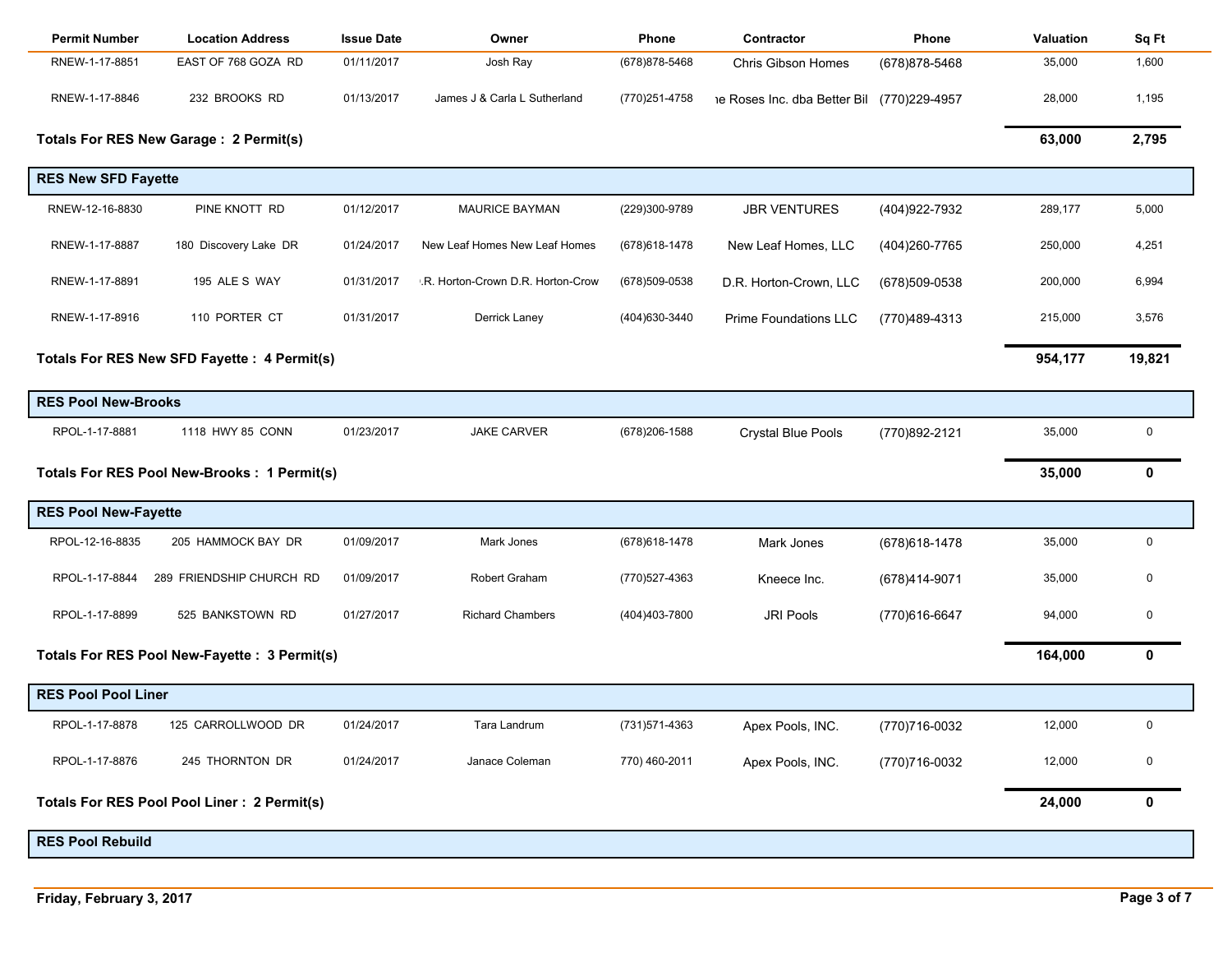| <b>Permit Number</b>                                     | <b>Location Address</b>                                        | <b>Issue Date</b> | Owner                             | Phone          | Contractor                               | Phone         | Valuation | Sq Ft |
|----------------------------------------------------------|----------------------------------------------------------------|-------------------|-----------------------------------|----------------|------------------------------------------|---------------|-----------|-------|
| RPOL-1-17-8849                                           | 668 RISING STAR RD                                             | 01/18/2017        | <b>HARRIET BRYANT</b>             | (770)833-4242  | Innovative Pool and Spa                  | (770)487-9618 | 55,000    | 0     |
|                                                          | Totals For RES Pool Rebuild : 1 Permit(s)                      |                   |                                   |                |                                          |               | 55,000    | 0     |
| <b>RES Renov Remodel Basement</b>                        |                                                                |                   |                                   |                |                                          |               |           |       |
| RREN-12-16-8826                                          | 425 HIGHGROVE DR                                               | 01/03/2017        | Raymond Drake                     | (757) 581-5662 | Pfeifer Building Co. Inc.                | (770)487-1380 | 2,400     | 0     |
| RREN-1-17-8850                                           | 320 OLD FARM RD                                                | 01/12/2017        | <b>Bonnie Ames</b>                | (770)461-8418  | ird & Associates Remodelin (770)461-8418 |               | 40,000    | 1,970 |
|                                                          | <b>Totals For RES Renov Remodel Basement : 2 Permit(s)</b>     |                   |                                   |                |                                          |               | 42,400    | 1,970 |
| <b>RES Renov Remodel Interior Space</b>                  |                                                                |                   |                                   |                |                                          |               |           |       |
| RREN-1-17-8879                                           | 130 JERICHO LN                                                 | 01/25/2017        | Christopher Harper                | (404) 915-0301 | Georgia Property Builders                | (770)233-1588 | 30,000    | 200   |
| Totals For RES Renov Remodel Interior Space: 1 Permit(s) |                                                                |                   |                                   |                |                                          |               |           | 200   |
| <b>RES Repair Deck</b>                                   |                                                                |                   |                                   |                |                                          |               |           |       |
| RRRP-1-17-8847                                           | 320 OLD FARM RD                                                | 01/12/2017        | <b>Bonnie Ames</b>                | (770)461-8418  | ird & Associates Remodelin (770)461-8418 |               | 10,000    | 1,022 |
|                                                          | Totals For RES Repair Deck : 1 Permit(s)                       |                   |                                   |                |                                          |               | 10,000    | 1,022 |
| <b>RES Repair Reissue</b>                                |                                                                |                   |                                   |                |                                          |               |           |       |
| RRRP-1-17-8843                                           | 320 OLD FARM RD                                                | 01/09/2017        | <b>Bonnie Ames</b>                | (770)461-8418  | ird & Associates Remodelin (770)461-8418 |               | 40,000    | 152   |
|                                                          | Totals For RES Repair Reissue : 1 Permit(s)                    |                   |                                   |                |                                          |               | 40,000    | 152   |
| <b>RES Repair SFD Fayette-Disaster</b>                   |                                                                |                   |                                   |                |                                          |               |           |       |
| RRRP-1-17-8901                                           | 190 NEW OAK RIDGE TRL                                          | 01/30/2017        | <b>URMA RUMAL B RACKLEY LURM.</b> |                | <b>BELFOR GROUP</b>                      | (770)939-0128 | 81,000    | 3,150 |
|                                                          | Totals For RES Repair SFD Fayette-Disaster : 1 Permit(s)       |                   |                                   |                |                                          |               | 81,000    | 3,150 |
|                                                          | RES Stand Alone E Cabling / Panel Work                         |                   |                                   |                |                                          |               |           |       |
| RSAE-1-17-8860                                           | 130 SILVERMERE RD                                              | 01/09/2017        | Felipe Ruiz                       | (404) 597-0103 | Senoia Electric                          | (404)597-0103 | 500       | 0     |
|                                                          | Totals For RES Stand Alone E Cabling / Panel Work: 1 Permit(s) |                   |                                   |                |                                          |               | 500       | 0     |
|                                                          | RES Stand Alone E Lights/Receptacle/Switch                     |                   |                                   |                |                                          |               |           |       |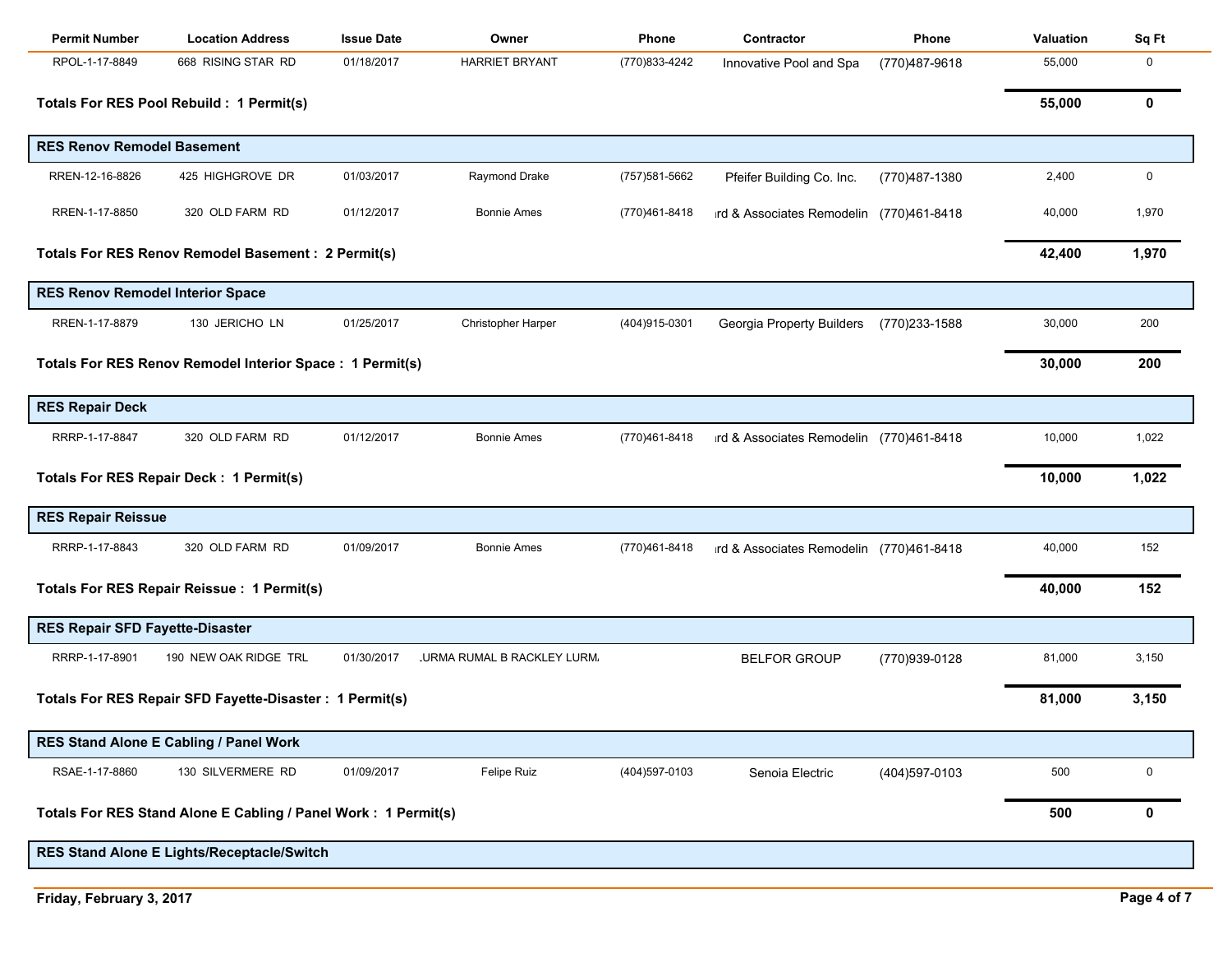| <b>Permit Number</b>                                              | <b>Location Address</b>                                             | <b>Issue Date</b> | Owner                               | Phone          | Contractor                              | Phone          | <b>Valuation</b> | Sq Ft        |
|-------------------------------------------------------------------|---------------------------------------------------------------------|-------------------|-------------------------------------|----------------|-----------------------------------------|----------------|------------------|--------------|
| RSAE-1-17-8883                                                    | 589 GINGER CAKE RD                                                  | 01/13/2017        | TIA Property TIA Property           | (410) 707-3186 | <b>Scott Electric</b>                   | (770)401-6019  | 3,000            | 0            |
|                                                                   | Totals For RES Stand Alone E Lights/Receptacle/Switch : 1 Permit(s) |                   |                                     |                |                                         |                | 3,000            | 0            |
|                                                                   | <b>RES Stand Alone E New Electrical Service</b>                     |                   |                                     |                |                                         |                |                  |              |
| RSAE-1-17-8922                                                    | 255 HIGHWAY 279                                                     | 01/26/2017        | Council on DV Inc Fayette County Co | (404)456-1752  | <sup>2</sup> .E.G. Electric Company Ind |                | $\mathbf{1}$     | $\mathbf 0$  |
| Totals For RES Stand Alone E New Electrical Service : 1 Permit(s) | $\mathbf 1$                                                         | 0                 |                                     |                |                                         |                |                  |              |
| <b>RES Stand Alone E Septic Lift Pump</b>                         |                                                                     |                   |                                     |                |                                         |                |                  |              |
| RSAE-1-17-8852                                                    | 120 FOX HUNT CT                                                     | 01/05/2017        | David A & Stephanie J Fox           | (404) 452-6823 | David Fox                               | (404) 452-6823 | $\mathbf{1}$     | $\mathbf 0$  |
| RSAE-1-17-8890                                                    | 147 ALLENWOOD RD                                                    | 01/17/2017        | Veronica Trejo                      | (404)809-8377  | Charles J Duff                          | (770)480-1118  | 200              | 0            |
|                                                                   | Totals For RES Stand Alone E Septic Lift Pump : 2 Permit(s)         |                   |                                     |                |                                         |                | 201              | $\mathbf{0}$ |
| <b>RES Stand Alone E Service Upgrade</b>                          |                                                                     |                   |                                     |                |                                         |                |                  |              |
| RSAE-1-17-8884                                                    | 141 DANA DR                                                         | 01/12/2017        | Alan Jones                          | (678)446-4549  | Alan Jones                              | (678)446-4549  | $\mathbf{1}$     | 0            |
|                                                                   | Totals For RES Stand Alone E Service Upgrade : 1 Permit(s)          |                   |                                     |                |                                         |                | $\mathbf 1$      | 0            |
|                                                                   | <b>RES Stand Alone M HVAC - Replacement</b>                         |                   |                                     |                |                                         |                |                  |              |
| RSAM-12-16-8819                                                   | 140 EDINBURGH CT                                                    | 01/11/2017        | Julie Pearce                        | (770)380-8124  | Estes Heating & Air                     | (404)366-0509  | 8,000            | 0            |
| RSAM-1-17-8892                                                    | 165 EDMONDSON WAY                                                   | 01/18/2017        | <b>CHARLENA HAWKINS</b>             | 770-716-0089   | Estes Heating & Air                     | (404)366-0509  | 5,372            | 0            |
| RSAM-1-17-8897                                                    | 125 FIRETHORN LN                                                    | 01/23/2017        | William & Jennifer Barnes           | 678) 472-4526  | <b>MB Quality Services</b>              | (404)914-5969  | 5,000            | 0            |
| RSAM-1-17-8917                                                    | 120 COLD SPRINGS CT                                                 | 01/24/2017        | <b>Betty Lovelace</b>               | (770)460-0205  | er Heating & Air Conditionin            |                | 800              | 0            |
| RSAM-1-17-8915                                                    | 2163 HIGHWAY 92 CT                                                  | 01/24/2017        | Abraham West                        | (347) 386-5448 | CoolRay Heating & Cooling (770)421-8400 |                | 18,674           | $\Omega$     |
| RSAM-1-17-8914                                                    | 330 HOUSMAN DR                                                      | 01/24/2017        | <b>Barry Hess</b>                   | (770)719-3077  | er Heating & Air Conditionin            |                | 800              |              |
| RSAM-1-17-8913                                                    | 160 NELMS RD                                                        | 01/24/2017        | Claude & Janet Paquin               | (770) 731-7264 | er Heating & Air Conditionin            |                | 800              | 0            |
| RSAM-1-17-8902                                                    | 160 DANA DR                                                         | 01/24/2017        | Keith Wright                        | (770)361-2958  | <b>Trinity Air</b>                      | (770)486-1919  | 10,134           | 0            |
| RSAM-1-17-8933                                                    | 305 HIGHGROVE DR                                                    | 01/27/2017        | <b>Brian Robbins</b>                | (678)814-5400  | Powers Heating & Air                    | (770)487-2040  | 3,921            | 0            |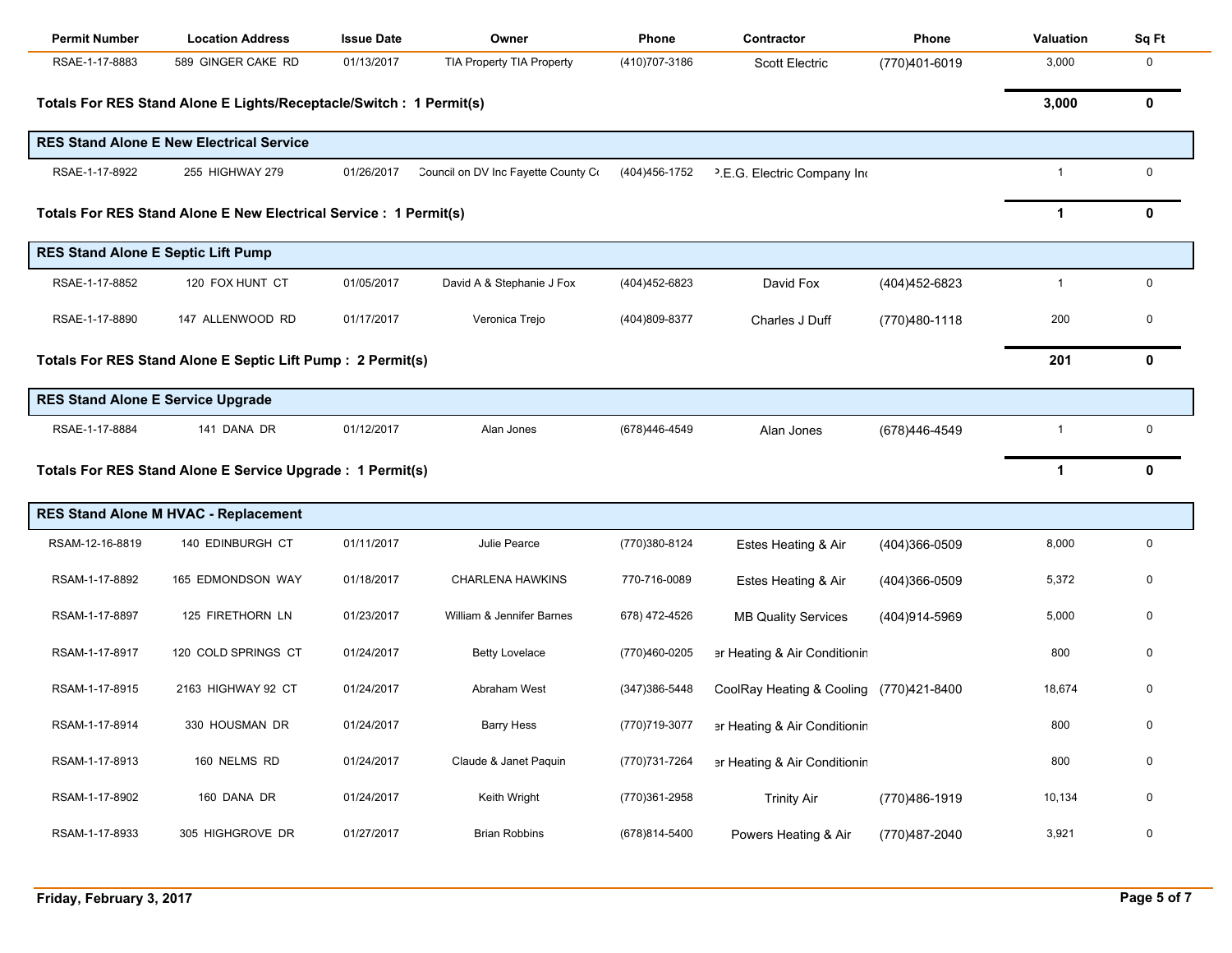| <b>Permit Number</b>                                                | <b>Location Address</b>                      | <b>Issue Date</b> | Owner                     | Phone          | Contractor                       | Phone          | Valuation   | Sq Ft        |
|---------------------------------------------------------------------|----------------------------------------------|-------------------|---------------------------|----------------|----------------------------------|----------------|-------------|--------------|
| RSAM-1-17-8939                                                      | 120 PORTER CT                                | 01/30/2017        | Edwin Agosto              | (678) 572-0228 | Estes Heating & Air              | (404)366-0509  | 6,591       | 0            |
| RSAM-1-17-8938                                                      | 255 OAK HILL DR                              | 01/30/2017        | Maxine Roche              | (678)467-9367  | Reliable Heating & Air LLC       | (770)594-9969  | 7,243       | 0            |
| RSAM-1-17-8932                                                      | 215 SANDY LAKE CIR                           | 01/30/2017        | Steven Poth               | (770)714-1387  | Powers Heating & Air             | (770)487-2040  | 17,000      | 0            |
| RSAM-1-17-8941                                                      | 225 GALWAY BND                               | 01/31/2017        | Willie & Gail Ashley      | (770) 632-4454 | Peachtree Service Experts        | (678)474-6900  | 2,500       | $\mathbf 0$  |
| RSAM-1-17-8931                                                      | 998 BUFFALO RD                               | 01/31/2017        | Ann English               | (770) 742-0160 | <b>Trinity Air</b>               | (770)486-1919  | 2,460       | 0            |
| Totals For RES Stand Alone M HVAC - Replacement : 14 Permit(s)      | 89,295                                       | $\mathbf{0}$      |                           |                |                                  |                |             |              |
|                                                                     | <b>RES Stand Alone P Bathtub / Shower</b>    |                   |                           |                |                                  |                |             |              |
| RSAP-12-16-8838                                                     | 150 GAELIC WAY                               | 01/12/2017        | <b>Wesley Wilkins</b>     | 404)376-4223   | GoRapid Inc.                     | (770)883-3997  | 4,942       | 15           |
| Totals For RES Stand Alone P Bathtub / Shower: 1 Permit(s)          |                                              |                   |                           |                |                                  |                |             | 15           |
|                                                                     | RES Stand Alone P Gasline - Reconnect Only   |                   |                           |                |                                  |                |             |              |
| RSAP-1-17-8919                                                      | 1004 WESTBRIDGE LN                           | 01/24/2017        | Angela & Robert Fonda     | (404) 783-0720 | Delta Plumbing                   | (404)361-3044  | $\mathbf 0$ | 0            |
| Totals For RES Stand Alone P Gasline - Reconnect Only : 1 Permit(s) |                                              |                   |                           |                |                                  |                |             | $\mathbf{0}$ |
|                                                                     | <b>RES Stand Alone P Water Heater Change</b> |                   |                           |                |                                  |                |             |              |
| RSAP-1-17-8845                                                      | 150 MARILYN CT                               | 01/03/2017        | James Barnett             | (770) 597-1558 | <b>Superior Plumbing Service</b> | (770)422-7586  | 4,000       | 0            |
| RSAP-1-17-8862                                                      | 100 DEER CV                                  | 01/09/2017        | Gene & Pamela Eckel       | (404) 403-8035 | Bynum & Sons Plumbing            | (770) 736-8283 | 800         | 0            |
| RSAP-1-17-8861                                                      | 175 MILL RUN                                 | 01/09/2017        | <b>Bridgette Spice</b>    | (678) 984-0737 | Bynum & Sons Plumbing            | (770)736-8283  | 800         | 0            |
| RSAP-1-17-8859                                                      | 280 YOUNGS CIR                               | 01/09/2017        | James Hahner              | (770)461-4904  | Bynum & Sons Plumbing            | (770)736-8283  | 800         | 0            |
| RSAP-1-17-8867                                                      | 135 BONTURA DR                               | 01/09/2017        | PETER BELL                | (404) 886-1298 | Bynum & Sons Plumbing            | (770)736-8283  | 800         | 0            |
| RSAP-1-17-8856                                                      | 250 FRANKLIN FARMS CIR                       | 01/18/2017        | Greg McKinney             | (770) 855-3125 | Bynum & Sons Plumbing            | (770)736-8283  | 800         | 0            |
| RSAP-1-17-8857                                                      | 215 CHAPPELL RD                              | 01/18/2017        | <b>Bernard Edwards</b>    | (770)716-2529  | Bynum & Sons Plumbing            | (770)736-8283  | 800         | 0            |
| RSAP-1-17-8854                                                      | 535 RAMBLEWOOD DR                            | 01/18/2017        | Tamarah Larkin-Currie     | (770)841-8259  | Bynum & Sons Plumbing            | (770)736-8283  | 800         | 0            |
| RSAP-1-17-8855                                                      | 180 MARTHAS CV                               | 01/24/2017        | Jack F. Jr. & Susan Smith | 678-763-3509   | Bynum & Sons Plumbing            | (770)736-8283  | 800         | 0            |